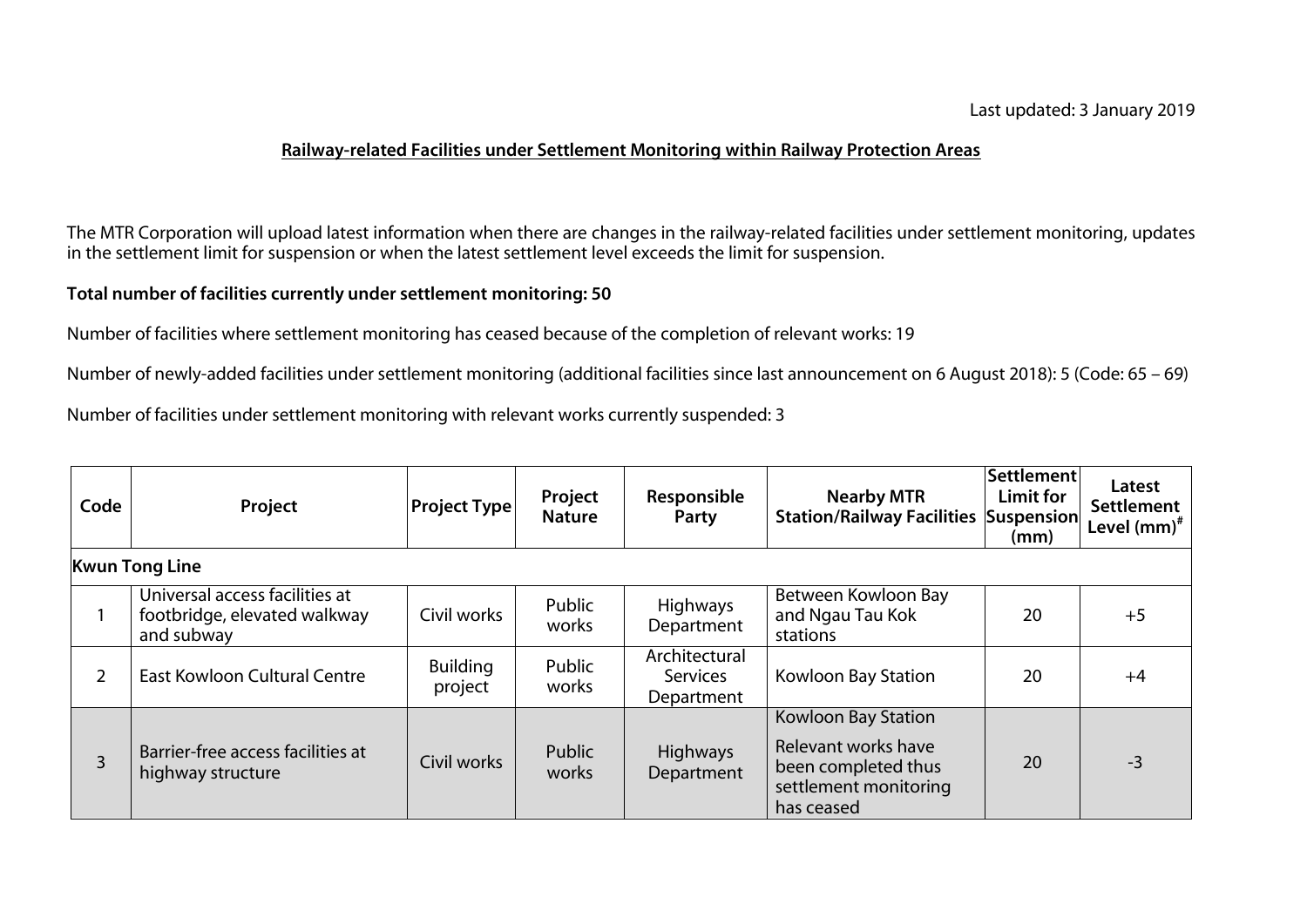| Code               | Project                                                            | <b>Project Type</b>        | Project<br><b>Nature</b>    | Responsible<br>Party                                      | <b>Nearby MTR</b><br><b>Station/Railway Facilities Suspension</b>                                                 | Settlement<br><b>Limit for</b><br>(mm) | Latest<br>Settlement<br>Level (mm) <sup>#</sup> |
|--------------------|--------------------------------------------------------------------|----------------------------|-----------------------------|-----------------------------------------------------------|-------------------------------------------------------------------------------------------------------------------|----------------------------------------|-------------------------------------------------|
| $\overline{4}$     | Tseung Kwan O - Lam Tin Tunnel                                     | Civil works                | Public<br>works             | <b>Civil Engineering</b><br>and Development<br>Department | <b>Near Lam Tin Station</b>                                                                                       | 20                                     | $+3$                                            |
| 5                  | Barrier-free access facilities at<br>highway structure             | Civil works                | <b>Public</b><br>works      | Highways<br>Department                                    | Kowloon Bay Station                                                                                               | 20                                     | $-3$                                            |
| 6                  | Ho Man Tin Station Package 1<br>property development               | <b>Building</b><br>project | Private<br>project<br>works | (Note 1)                                                  | <b>Ho Man Tin Station</b>                                                                                         | 20                                     | $-3$                                            |
| $\overline{7}$     | Property development project at<br>No.35 Clear Water Bay Road      | <b>Building</b><br>project | Private<br>project<br>works | (Note 1)                                                  | Near Choi Hung Station                                                                                            | 20                                     | $-2$                                            |
|                    | Tsuen Wan Line                                                     |                            |                             |                                                           |                                                                                                                   |                                        |                                                 |
| 8                  | Tsim Sha Tsui Carnarvon Road<br>Subway                             | <b>Building</b><br>project | Private<br>project<br>works | (Note 1)                                                  | <b>Tsim Sha Tsui Station</b><br>Relevant works have<br>been completed thus<br>settlement monitoring<br>has ceased | 20                                     | $-1$                                            |
| 9                  | Property development project<br>on Kin Chuen Street, Kwai Chung    | <b>Building</b><br>project | Private<br>project<br>works | (Note 1)                                                  | Between Kwai Hing and<br>Tai Wo Hau stations                                                                      | 20                                     | $+6$                                            |
| 10                 | Redevelopment project at No.<br>742 - 744 Nathan Road, Mong<br>Kok | <b>Building</b><br>project | Private<br>project<br>works | (Note 1)                                                  | Between Mong Kok and<br><b>Prince Edward stations</b>                                                             | 20                                     | $+2$                                            |
| 11                 | Lift and connecting footbridge<br>on Sai Lau Kok Road, Tsuen Wan   | Civil works                | <b>Public</b><br>works      | <b>Highways</b><br>Department                             | <b>Tsuen Wan Depot</b>                                                                                            | 20                                     | $-2$                                            |
| <b>Island Line</b> |                                                                    |                            |                             |                                                           |                                                                                                                   |                                        |                                                 |
| 12                 | Property development project<br>on Oil Street                      | <b>Building</b><br>project | Private<br>project<br>works | (Note 1)                                                  | <b>Fortress Hill Station</b>                                                                                      | 20                                     | $-2$                                            |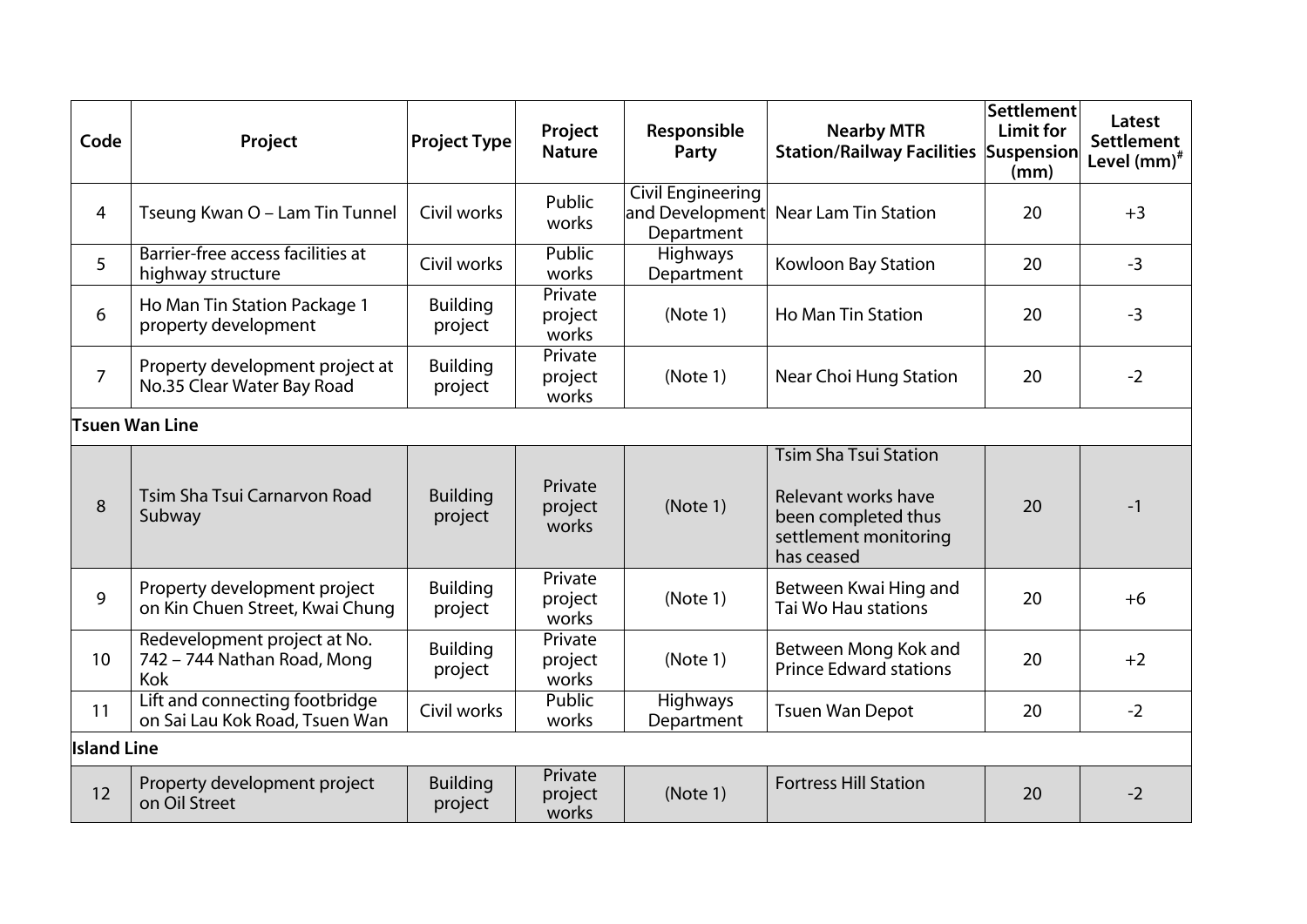| Code | Project                                                      | <b>Project Type</b>        | Project<br><b>Nature</b>    | Responsible<br>Party | <b>Nearby MTR</b><br><b>Station/Railway Facilities Suspension</b>                                                                    | Settlement<br>Limit for<br>(mm) | Latest<br><b>Settlement</b><br>Level (mm) <sup>#</sup> |
|------|--------------------------------------------------------------|----------------------------|-----------------------------|----------------------|--------------------------------------------------------------------------------------------------------------------------------------|---------------------------------|--------------------------------------------------------|
|      |                                                              |                            |                             |                      | Relevant works have<br>been completed thus<br>settlement monitoring<br>has ceased                                                    |                                 |                                                        |
| 13   | Property development project<br>on Java Road                 | <b>Building</b><br>project | Private<br>project<br>works | (Note 1)             | <b>Near North Point Station</b><br>Relevant works have<br>been completed thus<br>settlement monitoring<br>has ceased                 | 20                              | $-8$                                                   |
| 14   | Redevelopment project at No.<br>450 - 456G Queen's Road West | <b>Building</b><br>project | Private<br>project<br>works | (Note 1)             | <b>Near HKU Station</b>                                                                                                              | 20                              | $-4$                                                   |
| 15   | Redevelopment project at No. 1<br>- 19 Chung Ching Street    | <b>Building</b><br>project | Private<br>project<br>works | (Note 1)             | Sai Ying Pun Station                                                                                                                 | 20                              | $\overline{0}$                                         |
| 16   | Redevelopment project at No.48<br>- 51 Connaught Road West   | <b>Building</b><br>project | Private<br>project<br>works | (Note 1)             | Between Sai Ying Pun<br>and Sheung Wan stations<br>Relevant works have<br>been completed thus<br>settlement monitoring<br>has ceased | 20                              | $-2$                                                   |
| 17   | Redevelopment project at No. 87<br>- 89 Des Voeux Road West  | <b>Building</b><br>project | Private<br>project<br>works | (Note 1)             | Between Sheung Wan<br>and Sai Ying Pun stations                                                                                      | 20                              | $-4$                                                   |
| 18   | Redevelopment project at No.2<br>Murray Road                 | <b>Building</b><br>project | Private<br>project<br>works | (Note 1)             | <b>Between Central and</b><br><b>Admiralty stations</b>                                                                              | 20                              | $-1$                                                   |
| 19   | Redevelopment project at No.2<br>Murray Road                 | <b>Building</b><br>project | Private<br>project<br>works | (Note 1)             | <b>Between Central and</b><br><b>Admiralty stations</b>                                                                              | 20                              | $\overline{0}$                                         |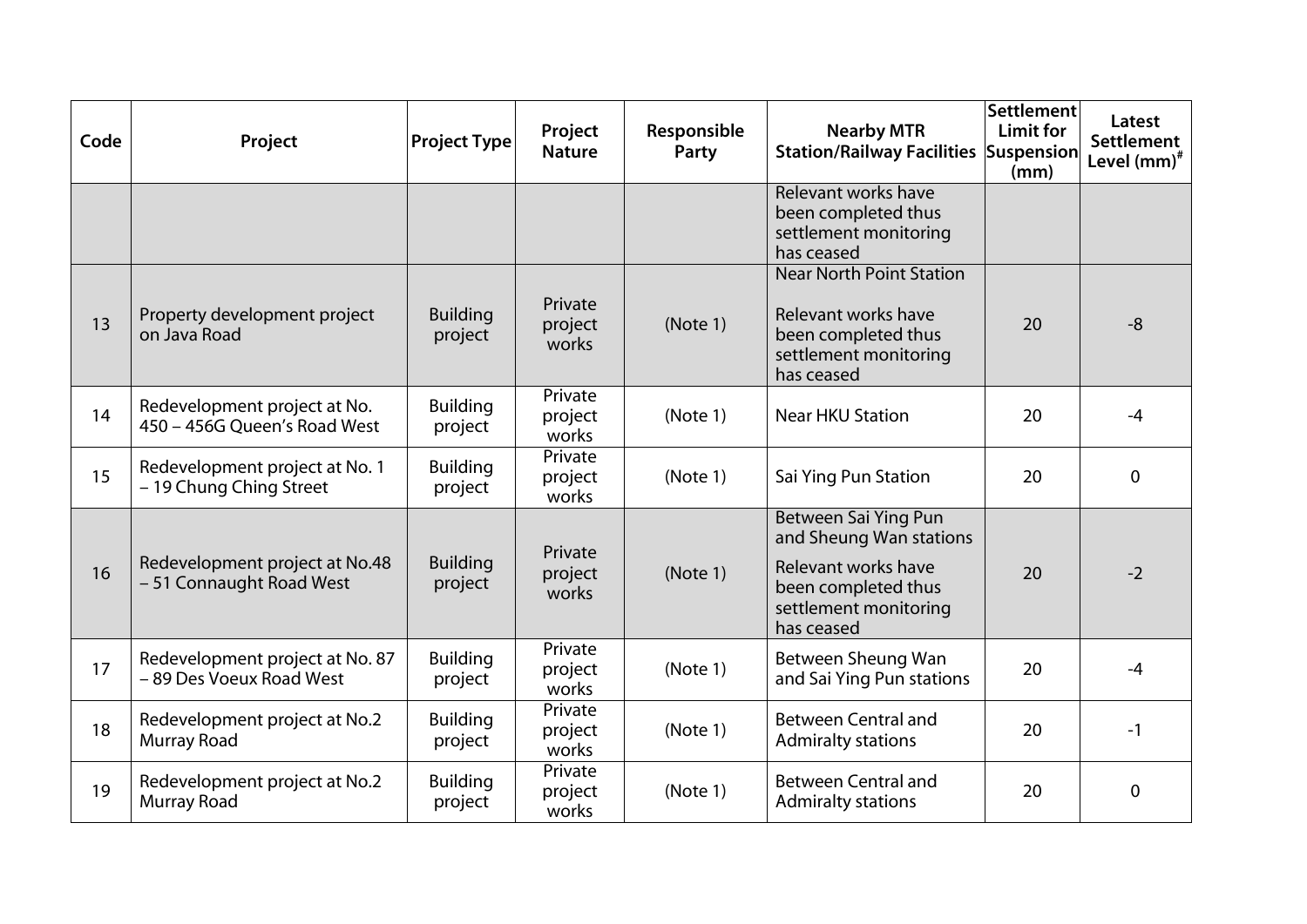| Code | Project                                                      | <b>Project Type</b>        | Project<br><b>Nature</b>    | Responsible<br>Party | <b>Nearby MTR</b><br><b>Station/Railway Facilities Suspension</b>                                               | Settlement<br>Limit for<br>(mm) | Latest<br><b>Settlement</b><br>Level $(mm)^*$ |
|------|--------------------------------------------------------------|----------------------------|-----------------------------|----------------------|-----------------------------------------------------------------------------------------------------------------|---------------------------------|-----------------------------------------------|
| 20   | Redevelopment project at No.1A<br>- 1P Marble Road           | <b>Building</b><br>project | Private<br>project<br>works | (Note 1)             | <b>North Point Station</b><br>Relevant works have<br>been completed thus<br>settlement monitoring<br>has ceased | 20                              | $-6$                                          |
|      | <b>South Island Line</b>                                     |                            |                             |                      |                                                                                                                 |                                 |                                               |
| 21   | Property development project<br>on Lee Nam Road, Ap Lei Chau | <b>Building</b><br>project | Private<br>project<br>works | (Note 1)             | Ventilation building near<br>Lee Wing Street                                                                    | 20                              | $\mathbf 0$                                   |
| 66   | Wong Chuk Hang Station<br>Package 1 property development     | <b>Building</b><br>project | Private<br>project<br>works | (Note 1)             | Wong Chuk Hang Depot                                                                                            | 20                              | $-3$                                          |
| 67   | Wong Chuk Hang Station<br>Package 2 property development     | <b>Building</b><br>project | Private<br>project<br>works | (Note 1)             | Wong Chuk Hang Depot                                                                                            | 20                              | $\mathbf{0}$                                  |
|      | <b>Tseung Kwan O Line</b>                                    |                            |                             |                      |                                                                                                                 |                                 |                                               |
| 22   | LOHAS Park Package 7 property<br>development                 | <b>Building</b><br>project | Private<br>project<br>works | (Note 1)             | Near Tseung Kwan O<br>Depot                                                                                     | 20                              | $+2$                                          |
| 23   | LOHAS Park Package 9 property<br>development                 | <b>Building</b><br>project | Private<br>project<br>works | (Note 1)             | Near Tseung Kwan O<br>Depot                                                                                     | 20                              | $-2$                                          |
| 24   | LOHAS Park Package 10 property<br>development                | <b>Building</b><br>project | Private<br>project<br>works | (Note 1)             | Near Tseung Kwan O<br>Depot                                                                                     | 20                              | $+2$                                          |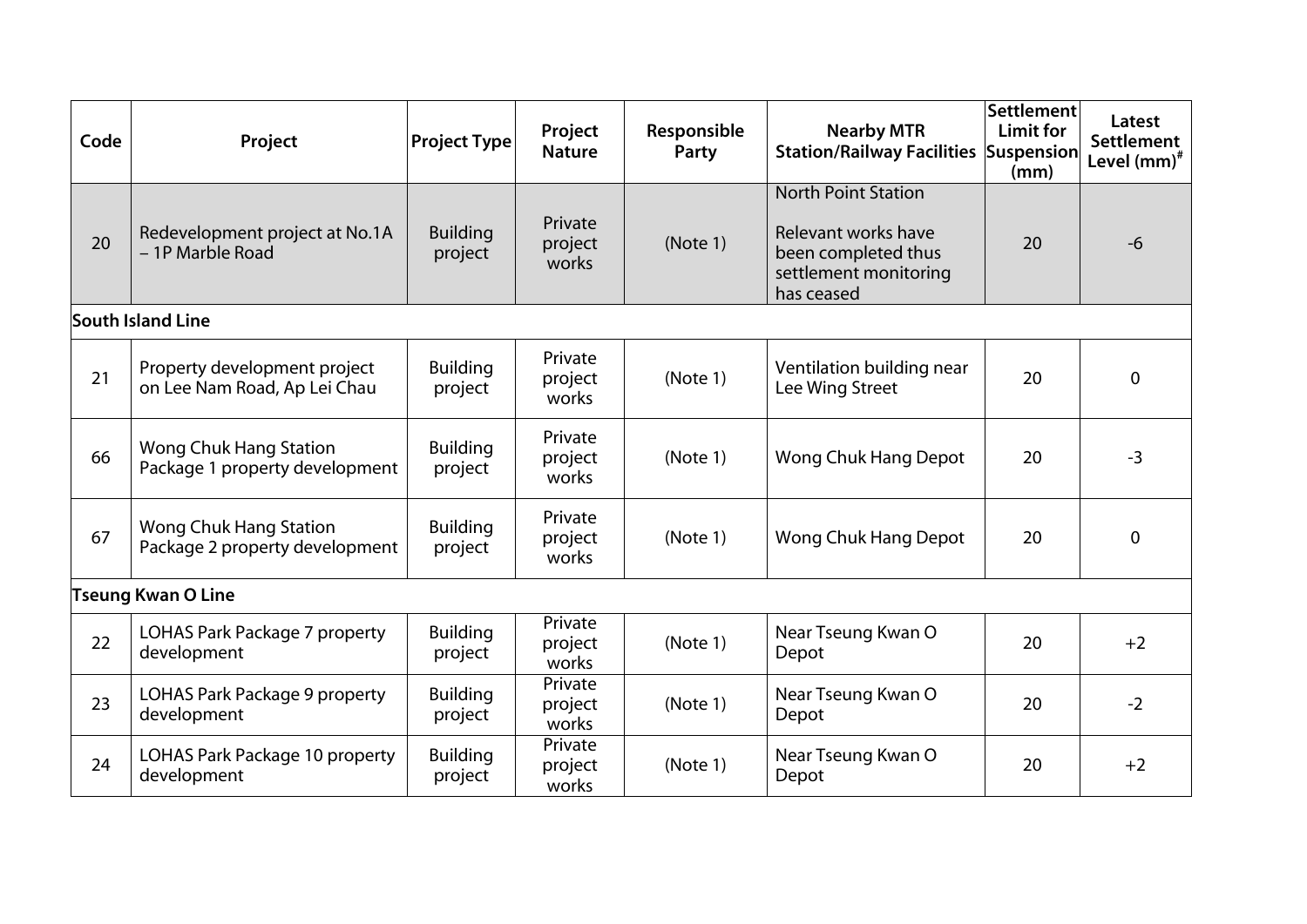| Code | Project                                                          | <b>Project Type</b>        | Project<br><b>Nature</b>    | Responsible<br>Party                                      | <b>Nearby MTR</b><br><b>Station/Railway Facilities Suspension</b>                                                              | <b>Settlement</b><br><b>Limit for</b><br>(mm) | Latest<br><b>Settlement</b><br>Level (mm) <sup>#</sup> |  |  |  |
|------|------------------------------------------------------------------|----------------------------|-----------------------------|-----------------------------------------------------------|--------------------------------------------------------------------------------------------------------------------------------|-----------------------------------------------|--------------------------------------------------------|--|--|--|
|      | Tung Chung Line, Airport Express and Disneyland Resort Line      |                            |                             |                                                           |                                                                                                                                |                                               |                                                        |  |  |  |
| 25   | Environmental protection works<br>in Kwai Chung Park             | Civil works                | Public<br>works             | Environmental<br>Protection<br>Department                 | Section in Kwai Chung<br>Park<br>Relevant works have<br>been completed thus<br>settlement monitoring<br>has ceased             | 20                                            | $-10$                                                  |  |  |  |
| 26   | West Kowloon Cultural District -<br>M+ Project                   | <b>Building</b><br>project | Private<br>project<br>works | (Note 1)                                                  | <b>Near Kowloon Station</b><br>Relevant works have<br>been completed thus<br>settlement monitoring<br>has ceased               | 20                                            | $-17$                                                  |  |  |  |
| 27   | West Kowloon Cultural District -<br>M+ Project                   | <b>Building</b><br>project | Private<br>project<br>works | (Note 1)                                                  | Between Kowloon and<br>Hong Kong stations<br>Relevant works have<br>been completed thus<br>settlement monitoring<br>has ceased | 20                                            | $-6$                                                   |  |  |  |
| 28   | West Kowloon Cultural District -<br><b>Lyric Theatre Complex</b> | <b>Building</b><br>project | Private<br>project<br>works | (Note 1)                                                  | <b>Near Kowloon Station</b>                                                                                                    | 20                                            | $-8$                                                   |  |  |  |
| 29   | Hong Kong International Airport<br>Three-runway System           | <b>Building</b><br>project | Private<br>project<br>works | (Note 1)                                                  | Between Airport and<br>AsiaWorld-Expo stations                                                                                 | 20                                            | $-11$                                                  |  |  |  |
| 30   | <b>Tung Chung New Town</b><br>Extension                          | Civil works                | Public<br>works             | <b>Civil Engineering</b><br>and Development<br>Department | Between Siu Ho Wan and<br><b>Tung Chung Station</b>                                                                            | 20                                            | -4                                                     |  |  |  |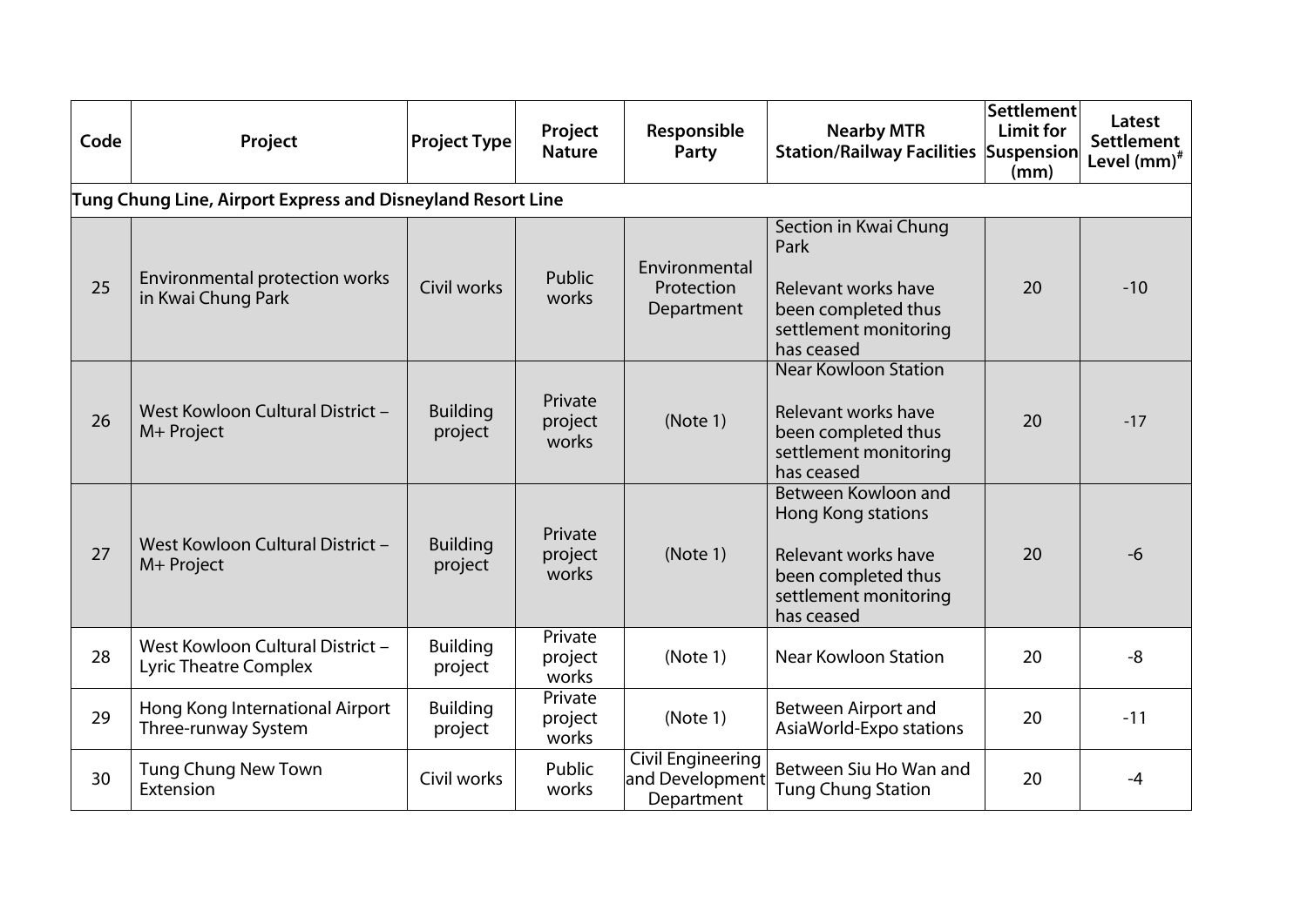| Code | Project                                                                      | <b>Project Type</b>        | Project<br><b>Nature</b>                 | Responsible<br>Party                                      | <b>Nearby MTR</b><br><b>Station/Railway Facilities Suspension</b>                                                                  | Settlement<br><b>Limit for</b><br>(mm) | Latest<br><b>Settlement</b><br>Level $(mm)^*$ |
|------|------------------------------------------------------------------------------|----------------------------|------------------------------------------|-----------------------------------------------------------|------------------------------------------------------------------------------------------------------------------------------------|----------------------------------------|-----------------------------------------------|
|      | East Rail Line and Ma On Shan Line                                           |                            |                                          |                                                           |                                                                                                                                    |                                        |                                               |
| 31   | Universal access facilities at<br>footbridge, elevated walkway<br>and subway | Civil works                | Public<br>works                          | <b>Highways</b><br>Department                             | Near Mong Kok East<br><b>Station</b><br>Relevant works have<br>been completed thus<br>settlement monitoring<br>has ceased          | 15                                     | $+3$                                          |
| 32   | Widening of footbridge of<br><b>Fanling Station</b>                          | Civil works                | Public<br>works                          | <b>Civil Engineering</b><br>and Development<br>Department | <b>Fanling Station</b>                                                                                                             | 15                                     | $-2$                                          |
| 33   | Barrier-free access facilities at<br>footbridge                              | Civil works                | <b>Public</b><br>works                   | <b>Highways</b><br>Department                             | <b>Near Fanling Station</b>                                                                                                        | 20                                     | $-4$                                          |
| 34   | Cable laying at Liantang/Heung<br>Yuen Wai Boundary Control<br>Point         | Civil works                | Public<br>works                          | <b>Highways</b><br>Department                             | Between Tai Wo and<br><b>Fanling stations</b><br>Relevant works have<br>been completed thus<br>settlement monitoring<br>has ceased | 20                                     | $-3$                                          |
| 35   | Widening of Fanling Highway -<br>reinstatement of Tai Wo<br>Footbridge       | Civil works                | Public<br>works                          | <b>Highways</b><br>Department                             | Between Tai Wo and<br><b>Fanling stations</b>                                                                                      | 20                                     | $-1$                                          |
| 36   | Barrier-free access facilities at<br>footbridge                              | Civil works                | Public<br>works                          | <b>Highways</b><br>Department                             | Between Tai Wo and<br><b>Fanling stations</b>                                                                                      | 20                                     | $-5$                                          |
| 37   | Lo Wu Station improvement<br>works                                           | <b>Building</b><br>project | Private<br>project<br>works <sup>^</sup> | (Note 1)                                                  | Lo Wu Station                                                                                                                      | 20                                     | $-3$                                          |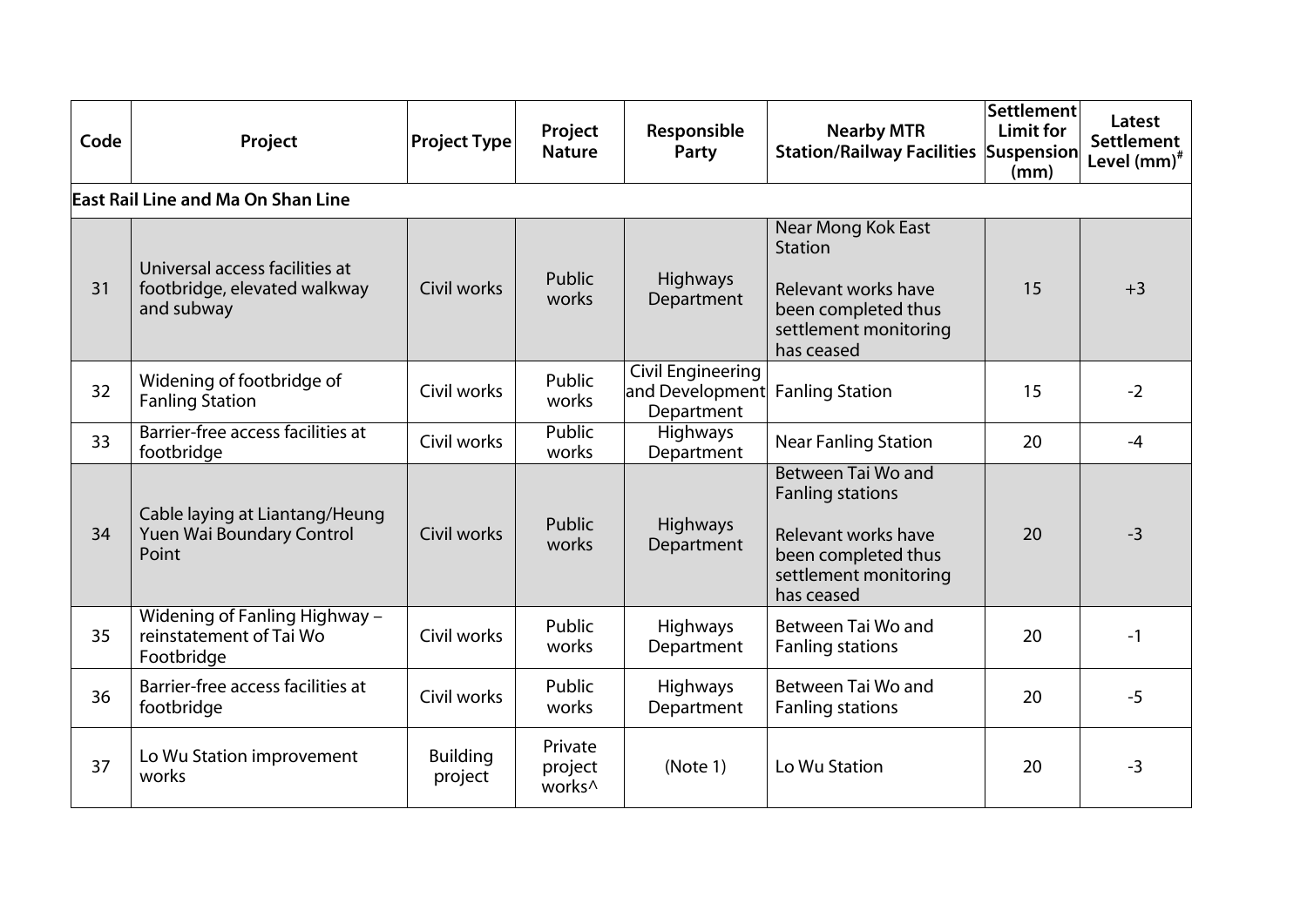| Code                  | Project                                                                               | <b>Project Type</b>        | Project<br><b>Nature</b>    | Responsible<br>Party                     | <b>Nearby MTR</b><br><b>Station/Railway Facilities Suspension</b>                                                                                    | Settlement<br>Limit for<br>(mm) | Latest<br><b>Settlement</b><br>Level $(mm)^*$ |
|-----------------------|---------------------------------------------------------------------------------------|----------------------------|-----------------------------|------------------------------------------|------------------------------------------------------------------------------------------------------------------------------------------------------|---------------------------------|-----------------------------------------------|
| $38*$<br>(Note<br>2)  | Tai Wai Station property<br>development                                               | <b>Building</b><br>project | Private<br>project<br>works | (Note 1)                                 | <b>Tai Wai Station</b>                                                                                                                               | 40                              | $-24$                                         |
| 39                    | Public housing development<br>project at Choi Yuen Road Sites 3<br>and 4, Sheung Shui | <b>Building</b><br>project | Public<br>works             | <b>Hong Kong</b><br>Housing<br>Authority | <b>Sheung Shui Station</b>                                                                                                                           | 15                              | $-1$                                          |
| 40                    | Property development project<br>on On Yiu Street in Shek Mun,<br>Sha Tin              | <b>Building</b><br>project | Private<br>project<br>works | (Note 1)                                 | Between Shek Mun and<br>Tai Shui Hang stations                                                                                                       | 20                              | $\Omega$                                      |
| 41                    | Subsidised housing<br>development project on Hang<br>Kin Street, Ma On Shan           | <b>Building</b><br>project | Public<br>works             | Hong Kong<br>Housing<br>Authority        | Between Tai Shui Hang<br>and Hang On stations<br>Relevant works have<br>been completed thus<br>settlement monitoring<br>has ceased                   | 15                              | $-1$                                          |
| <b>West Rail Line</b> |                                                                                       |                            |                             |                                          |                                                                                                                                                      |                                 |                                               |
| 42                    | Redevelopment project at No. 18<br>- 24 Salisbury Road, Tsim Sha<br>Tsui              | <b>Building</b><br>project | Private<br>project<br>works | (Note 1)                                 | <b>East Tsim Sha Tsui Station</b><br>Relevant works have<br>been completed thus<br>settlement monitoring<br>has ceased                               | 20                              | $+2$                                          |
| 43                    | Redevelopment project at No. 12<br>Salisbury Road, Tsim Sha Tsui                      | <b>Building</b><br>project | Private<br>project<br>works | (Note 1)                                 | <b>Between East Tsim Sha</b><br><b>Tsui and Austin stations</b><br>Relevant works have<br>been completed thus<br>settlement monitoring<br>has ceased | 20                              | $+1$                                          |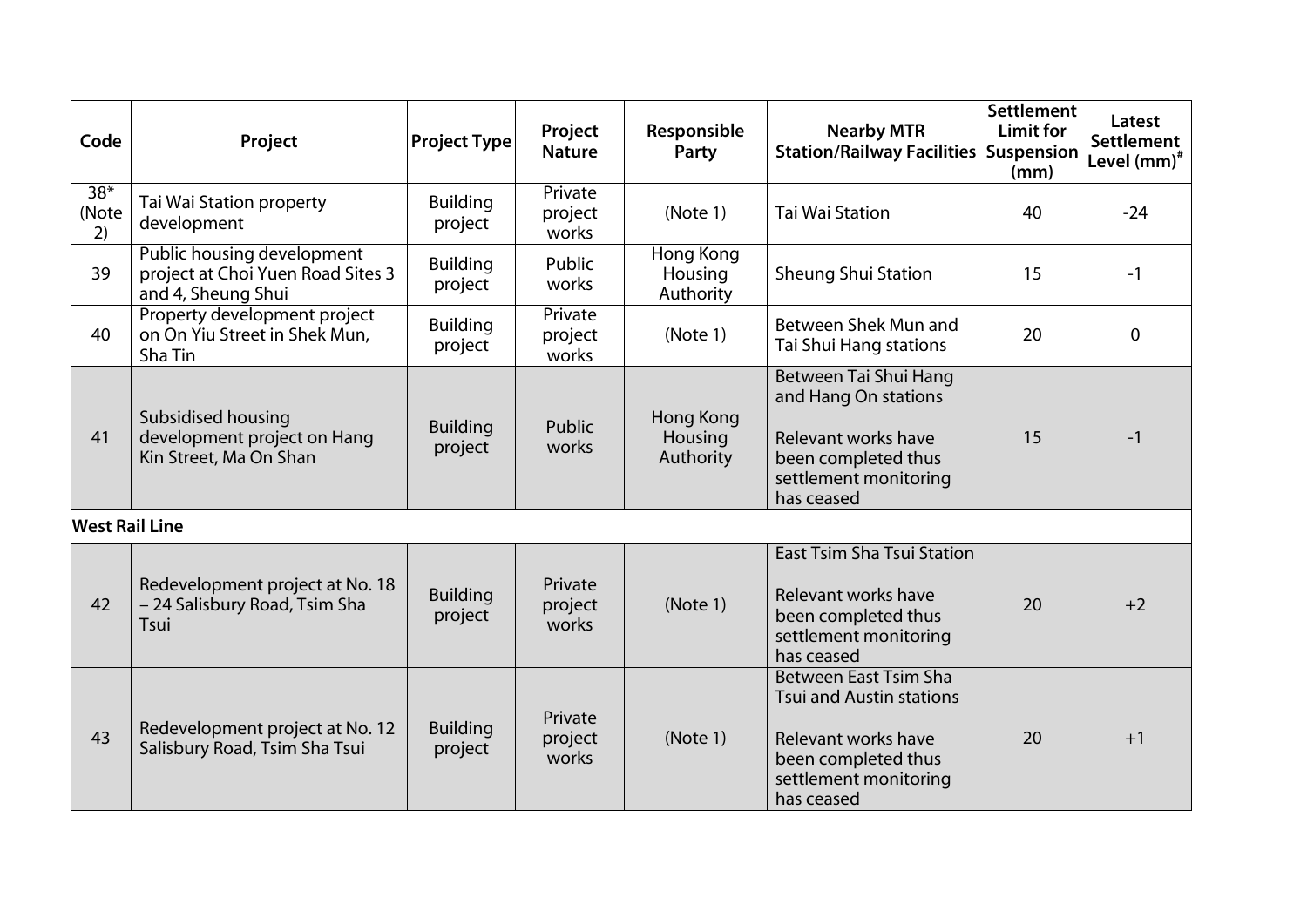| Code | Project                                                               | <b>Project Type</b>        | Project<br><b>Nature</b>    | Responsible<br>Party              | <b>Nearby MTR</b><br><b>Station/Railway Facilities Suspension</b>                                                                                    | Settlement<br>Limit for<br>(mm) | Latest<br><b>Settlement</b><br>Level $(mm)^*$ |
|------|-----------------------------------------------------------------------|----------------------------|-----------------------------|-----------------------------------|------------------------------------------------------------------------------------------------------------------------------------------------------|---------------------------------|-----------------------------------------------|
| 44   | Redevelopment project of New<br>World Centre, Tsim Sha Tsui           | <b>Building</b><br>project | Private<br>project<br>works | (Note 1)                          | <b>Between East Tsim Sha</b><br><b>Tsui and Austin stations</b><br>Relevant works have<br>been completed thus<br>settlement monitoring<br>has ceased | 20                              | $+3$                                          |
| 45   | Yuen Long Station viaduct<br>column improvement works                 | <b>Building</b><br>project | Private<br>project<br>works | (Note 1)                          | Between Kam Sheung<br>Road and Yuen Long<br>stations                                                                                                 | 20                              | $-17$                                         |
| 46   | West Kowloon public housing<br>project 3                              | <b>Building</b><br>project | Public<br>works             | Hong Kong<br>Housing<br>Authority | <b>Between Nam Cheong</b><br>and Mei Foo stations                                                                                                    | 15                              | $-5$                                          |
| 47   | West Kowloon public housing<br>project 3                              | <b>Building</b><br>project | Public<br>works             | Hong Kong<br>Housing<br>Authority | <b>Between Nam Cheong</b><br>and Mei Foo stations                                                                                                    | 15                              | $-1$                                          |
| 48   | West Kowloon public housing<br>project 3                              | <b>Building</b><br>project | Public<br>works             | Hong Kong<br>Housing<br>Authority | Between Nam Cheong<br>and Mei Foo stations                                                                                                           | 15                              | $-3$                                          |
| 49   | Lift at footbridge on Kwai Fuk<br>Road, Kwai Fong                     | Civil works                | Public<br>works             | <b>Highways</b><br>Department     | <b>Between Tsuen Wan West</b><br>and Mei Foo stations<br>Relevant works have<br>been completed thus<br>settlement monitoring<br>has ceased           | 15                              | $-1$                                          |
| 50   | Property development project at<br>No.22 Wing Kin Road, Kwai<br>Chung | <b>Building</b><br>project | Private<br>project<br>works | (Note 1)                          | Between Mei Foo and<br><b>Tsuen Wan West stations</b>                                                                                                | 20                              | $-1$                                          |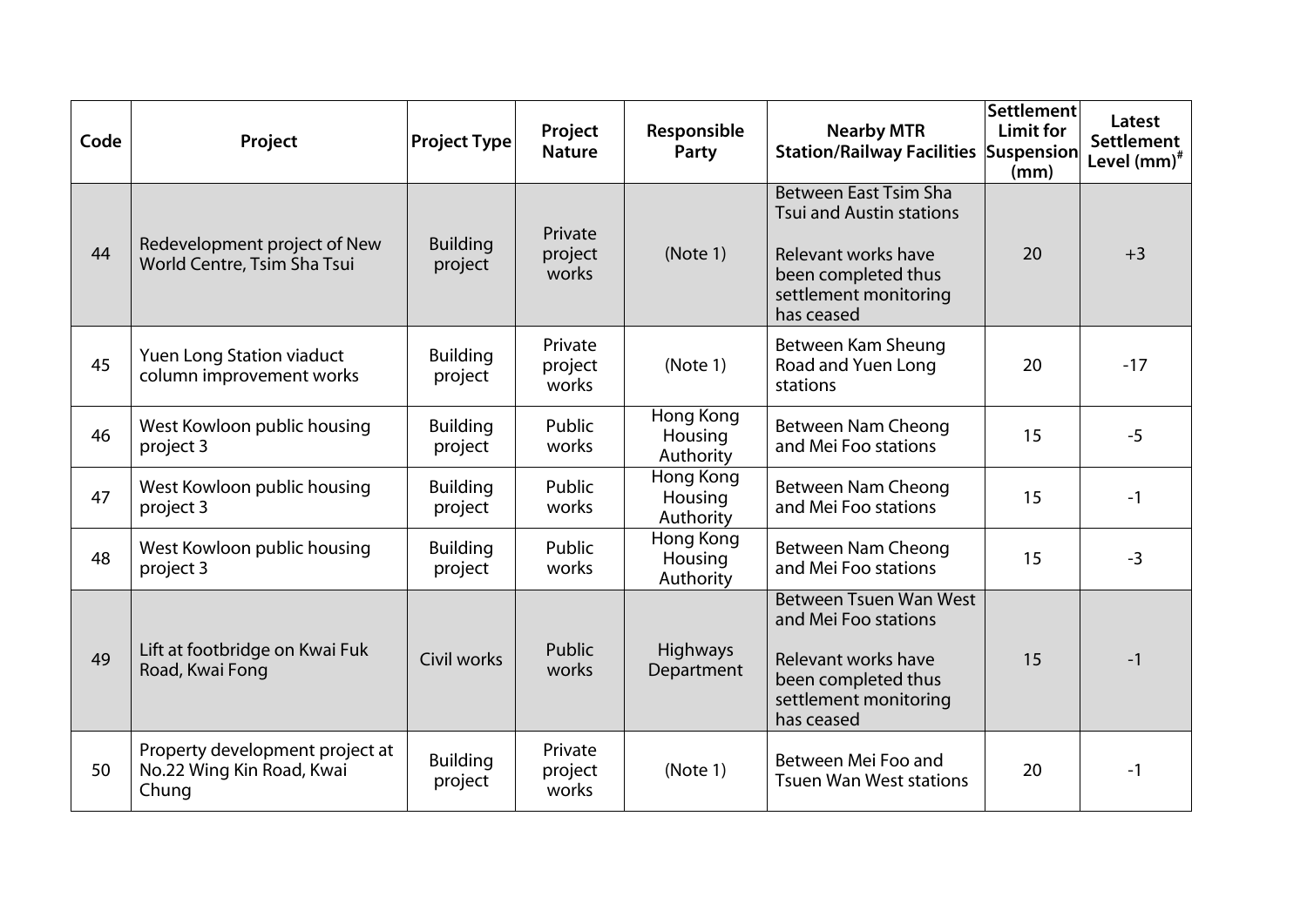| Code  | Project                                                                            | <b>Project Type</b>                                            | Project<br><b>Nature</b>                 | Responsible<br>Party                                      | <b>Nearby MTR</b><br><b>Station/Railway Facilities Suspension</b>                                                                         | Settlement<br>Limit for<br>(mm) | Latest<br><b>Settlement</b><br>Level (mm) <sup>#</sup> |
|-------|------------------------------------------------------------------------------------|----------------------------------------------------------------|------------------------------------------|-----------------------------------------------------------|-------------------------------------------------------------------------------------------------------------------------------------------|---------------------------------|--------------------------------------------------------|
| 51    | Cycling track on Long Yat Road,<br><b>Yuen Long</b>                                | Civil works                                                    | Public<br>works                          | <b>Civil Engineering</b><br>and Development<br>Department | Between Kam Sheung<br>Road and Yuen Long<br>stations<br>Relevant works have<br>been completed thus<br>settlement monitoring<br>has ceased | 15                              | $+3$                                                   |
| 52    | Hung Hom Station alteration and<br>addition works                                  | Alteration<br>and addition<br>works to<br>existing<br>building | Private<br>project<br>works <sup>^</sup> | <b>MTR Corporation</b>                                    | Hung Hom Station<br>Relevant works have<br>been completed thus<br>settlement monitoring<br>has ceased                                     | 20                              | $-2$                                                   |
| $53*$ | Property development project -<br><b>Grand YOHO</b>                                | <b>Building</b><br>project                                     | Private<br>project<br>works              | (Note 1)                                                  | Near Yuen Long Station                                                                                                                    | 20                              | $-17$<br>(Note 3)                                      |
| 54    | Long Ping Station (South)<br>property development                                  | <b>Building</b><br>project                                     | Private<br>project<br>works              | (Note 1)                                                  | Long Ping Station<br>Relevant works have<br>been completed thus<br>settlement monitoring<br>has ceased                                    | 20                              | $-3$                                                   |
| 55    | Property development project in<br>Au Tau, Yuen Long                               | <b>Building</b><br>project                                     | Private<br>project<br>works              | (Note 1)                                                  | Between Kam Sheung<br>Road and Yuen Long<br>stations                                                                                      | 20                              | $-2$                                                   |
| 56    | <b>Yuen Long Station property</b><br>development                                   | <b>Building</b><br>project                                     | Private<br>project<br>works              | (Note 1)                                                  | <b>Yuen Long Station</b>                                                                                                                  | 20                              | $-2$                                                   |
| 65    | <b>West Kowloon Cultural District -</b><br>Xiqu Centre Subway to Austin<br>Station | Civil works                                                    | Private<br>project<br>works              | (Note 1)                                                  | <b>Near Austin Station</b>                                                                                                                | 20                              | $-3$                                                   |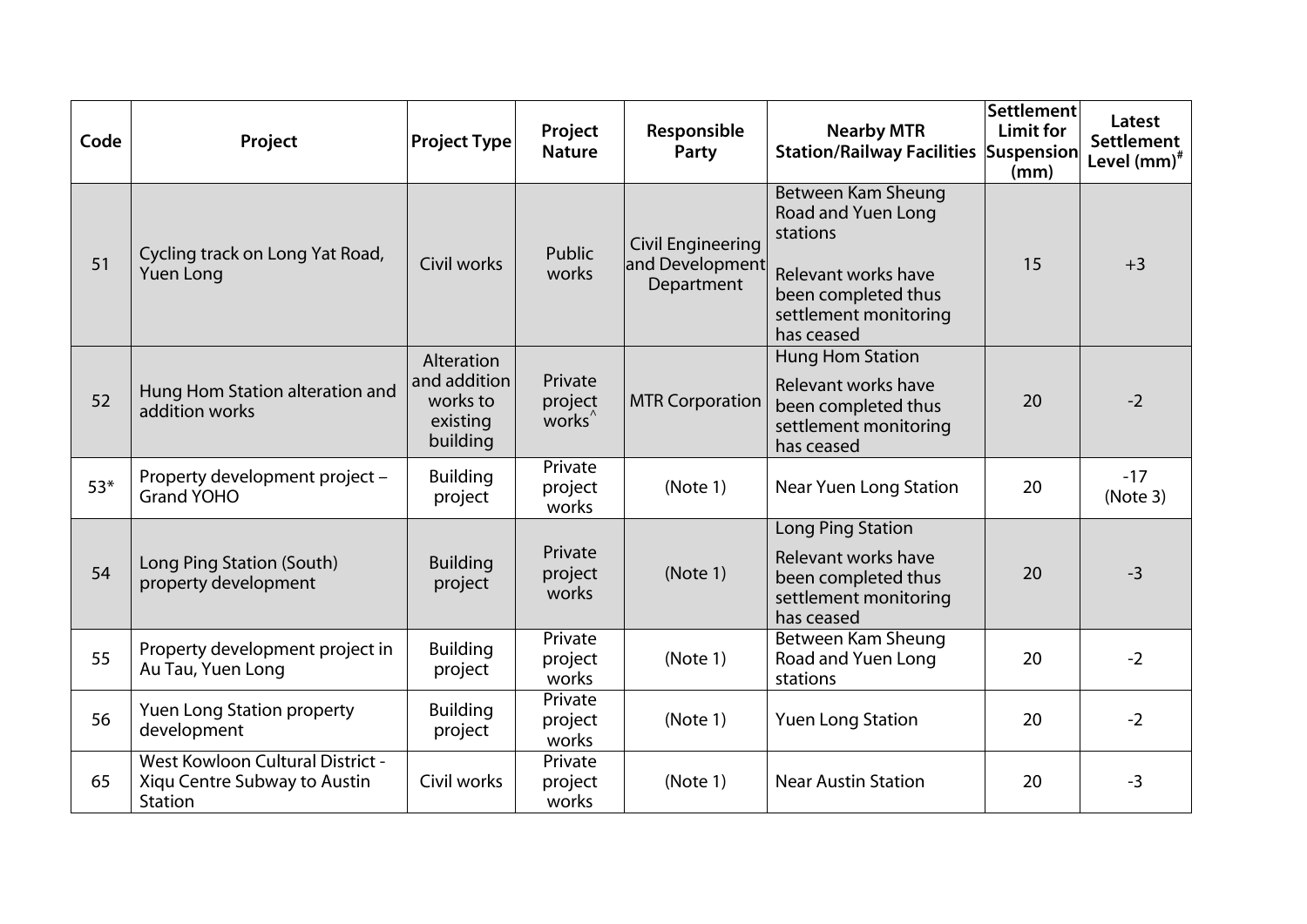| Code              | Project                                                                                         | Project Type               | Project<br><b>Nature</b>    | Responsible<br>Party          | <b>Nearby MTR</b><br><b>Station/Railway Facilities Suspension</b>            | Settlement<br>Limit for<br>(mm) | Latest<br><b>Settlement</b><br>Level (mm) <sup>#</sup> |
|-------------------|-------------------------------------------------------------------------------------------------|----------------------------|-----------------------------|-------------------------------|------------------------------------------------------------------------------|---------------------------------|--------------------------------------------------------|
| 69                | Industrial development project<br>on Wing Kei Road, Kwai Chung                                  | <b>Building</b><br>project | Private<br>project<br>works | (Note 1)                      | Between Mei Foo and<br><b>Tsuen Wan West stations</b>                        | 20                              | $-3$                                                   |
| <b>Light Rail</b> |                                                                                                 |                            |                             |                               |                                                                              |                                 |                                                        |
| 57                | Lift on Tuen Mun Heung Sze Wui<br>Road                                                          | Civil works                | Public<br>works             | <b>Highways</b><br>Department | Near Light Rail Town<br><b>Centre Stop</b>                                   | 20                              | $-5$                                                   |
| 58                | Lift on Tuen Mun Heung Sze Wui<br>Road                                                          | Civil works                | Public<br>works             | <b>Highways</b><br>Department | Near Light Rail Town<br>Centre Stop                                          | 20                              | $-3$                                                   |
| 59                | Footbridge improvement works<br>on Siu Hong Road, Tuen Mun                                      | Civil works                | <b>Public</b><br>works      | <b>Highways</b><br>Department | Near Light Rail Siu Hong<br>Stop                                             | 20                              | $-2$                                                   |
| 60                | Redevelopment project near<br>No.5 San Yick Lane, Tuen Mun                                      | <b>Building</b><br>project | Private<br>project<br>works | (Note 1)                      | Near Light Rail Kin On<br>Stop                                               | 20                              | $-15$                                                  |
| 61                | <b>Yuen Long Station property</b><br>development                                                | <b>Building</b><br>project | Private<br>project<br>works | (Note 1)                      | Near Light Rail Yuen Long<br>Stop                                            | 20                              | $-4$                                                   |
| $62*$             | Tin Wing Stop property<br>development                                                           | <b>Building</b><br>project | Private<br>project<br>works | (Note 1)                      | Light Rail Tin Wing Stop                                                     | 80                              | $-93$                                                  |
| 63                | Subsidised housing<br>development project on Ming<br>Kum Road, Tuen Mun                         | <b>Building</b><br>project | Public<br>works             | (Note 1)                      | Near Light Rail Shek Pai<br>Stop                                             | 20                              | $-5$                                                   |
| 64                | Property development project at<br>Tuen Mun Swimming Pool Stop                                  | <b>Building</b><br>project | Private<br>project<br>works | (Note 1)                      | Near Light Rail Tuen Mun<br><b>Swimming Pool Stop</b>                        | 20                              | $-17$                                                  |
| 68                | Property development project<br>near junction of Ping Kwai Road<br>and Ping Pak Lane, Yuen Long | <b>Building</b><br>project | Private<br>project<br>works | (Note 1)                      | <b>Between Light Rail Tong</b><br>Fong Tsuen Stop and<br>Hang Mei Tsuen Stop | 20                              | $+2$                                                   |